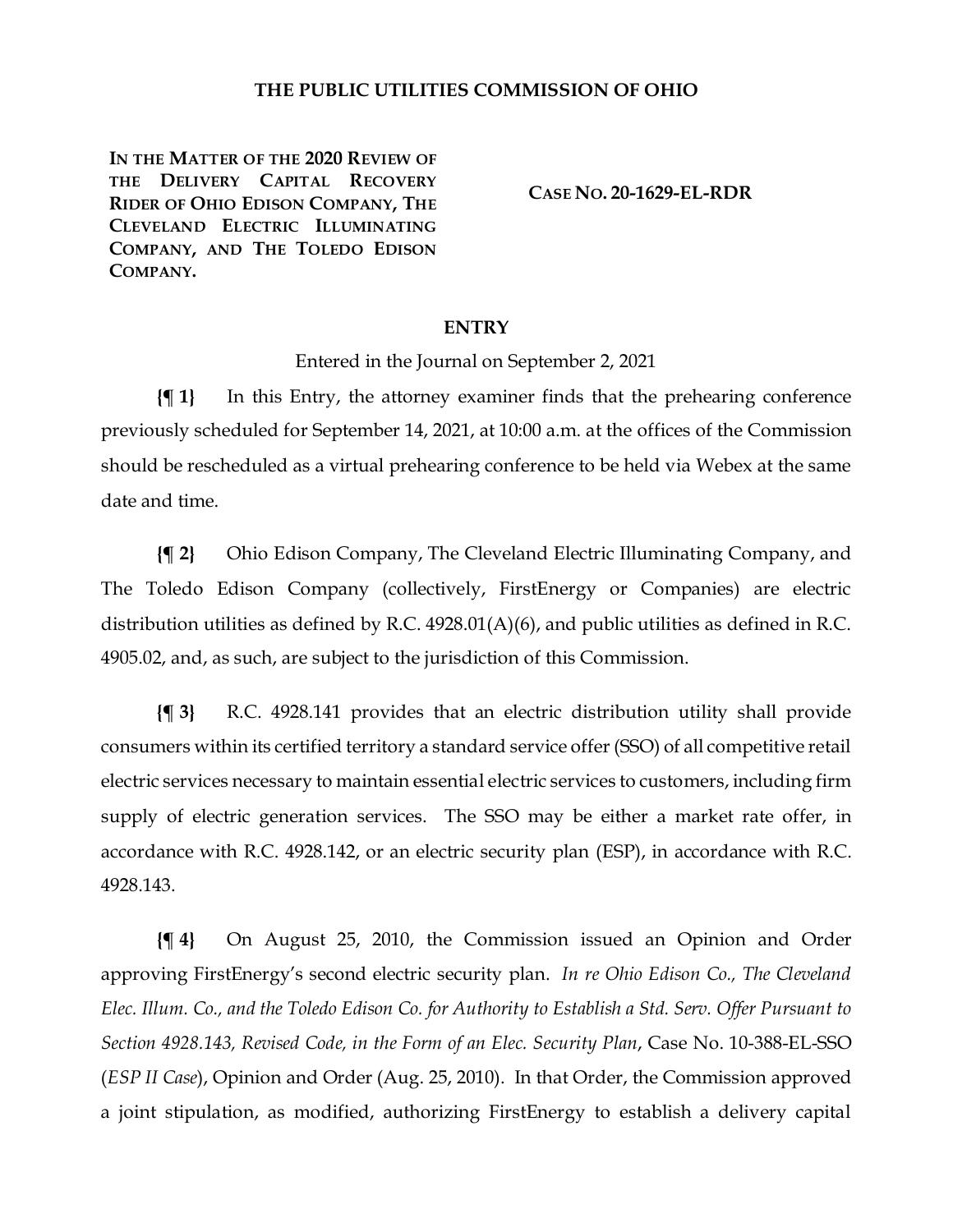recovery rider (Rider DCR) effective January 1, 2012. Additionally, under the terms of the stipulation, FirstEnergy agreed to submit to an annual audit review process of Rider DCR. Subsequently, on July 18, 2012, in Case No. 12-1230-EL-SSO, the Commission issued an Order approving a joint stipulation extending, with modification, the terms of the joint stipulation approved by the Commission in the *ESP II Case*. *In re Ohio Edison Co., The Cleveland Elec. Illum. Co., and the Toledo Edison Co. for Authority to Provide for a Std. Serv. Offer Pursuant to Section 4928.143, Revised Code, in the Form of an Elec. Security Plan,* Case No. 12- 1230-EL-SSO, Opinion and Order (July 18, 2012). Thereafter, by Order issued on March 31, 2016, in Case No. 14-1297-EL-SSO, the Commission approved an extension, with modification, of FirstEnergy's Rider DCR. *In re Ohio Edison Co., The Cleveland Elec. Illum. Co., and the Toledo Edison Co. for Authority to Provide for a Std. Serv. Offer Pursuant to Section 4928.143, Revised Code, in the Form of an Elec. Security Plan*, Case No. 14-1297-EL-SSO, Opinion and Order (Mar. 31, 2016).

**{¶ 5}** On November 4, 2020, the Commission issued an Entry directing Staff to issue a request for proposal for the audit services necessary to assist with the compliance audit of the Companies. Prospective bidders were directed by the Commission to submit proposals to Staff by December 2, 2020.

**{¶ 6}** By Entry issued December 16, 2020, the Commission selected Blue Ridge Consulting Services, Inc. (Blue Ridge) from the submitted proposals to complete the required audit services.

**{¶ 7}** According to the timeline ordered by the Commission, Blue Ridge was required to submit a draft audit report to Staff by May 5, 2021, and file a final audit report with the Commission by May 17, 2021.

**{¶ 8}** By Entry issued March 10, 2021, the Commission granted a request from Staff and directed Blue Ridge to expand the scope of the audit to include payments made to a number of vendors disclosed by FirstEnergy Corp. in its annual 10-K filing with the Securities and Exchange Commission.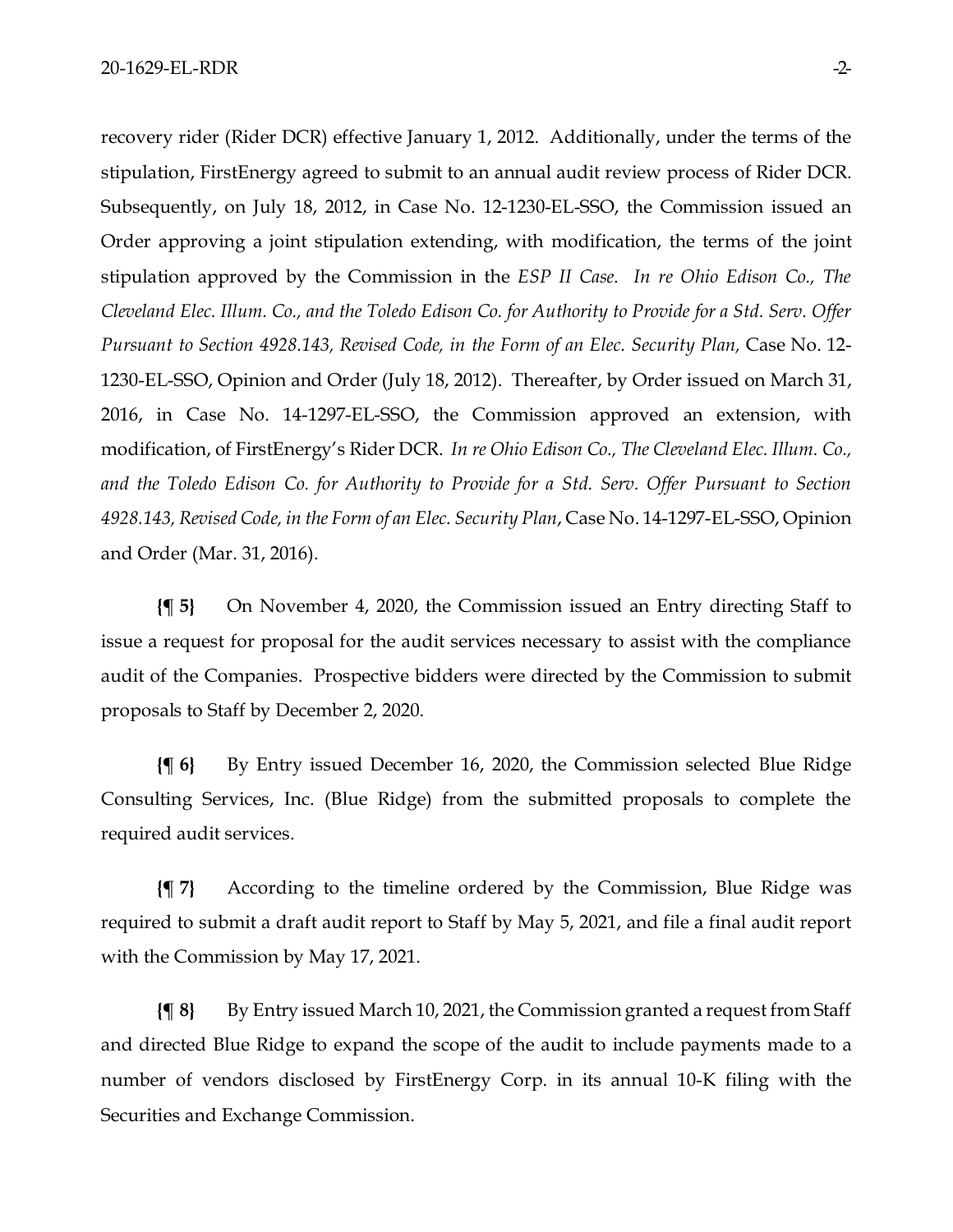**{¶ 9}** After two extensions of the deadline were granted, Blue Ridge filed the final audit report with the Commission on August 3, 2021.

**{¶ 10}** On June 25, 2021, Ohio Consumers' Counsel (OCC) filed a motion for subpoena duces tecum for FirstEnergy Corp., FirstEnergy Service Company, and FirstEnergy Foundation. Those subpoenas were issued to the respective companies on June 25, 2021.

**{¶ 11}** On July 19, 2021, FirstEnergy Corp. and FirstEnergy Service Company filed a motion to quash the subpoenas duces tecum. They argue that the subpoenas seek information outside the scope of the proceedings and privileged information. They also note that OCC has not tailored its requests in a way that would limit the burden of nonparty discovery. Finally, they argue that the only relevant, non-privileged information was already provided to OCC, including the consulting agreement and its amendments, as well as the vendor payments and associated details. The attorney examiner notes that a similar motion was filed in *In re the Review of Ohio Edison Company, The Cleveland Electric Illuminating Company, and The Toledo Edison Company's Compliance with R.C. 4928.17 and Ohio Adm.Code Chapter 4901:1-37*, Case No. 17-974-EL-UNC (*Corporate Separation Audit*).

**{¶ 12}** On August 3, 2021, OCC filed a memorandum contra the motion to quash the subpoenas. OCC argues that its document requests are reasonably calculated to lead to the discovery of admissible evidence and that FirstEnergy already agreed to make its affiliates' records available to the Commission and OCC in its merger commitment. OCC also argues that a privilege log has not been provided and that the privilege was waived for certain documents when the documents were discussed publicly. OCC asserts that although certain documents that were requested in the subpoenas were already produced by the Companies, those documents may be different versions of the documents in the possession of FirstEnergy Corp. and FirstEnergy Service Company.

**{¶ 13}** On August 10, 2021, FirstEnergy Corp. and FirstEnergy Service Company filed a reply in support of their motion to quash the subpoenas. They argue that OCC failed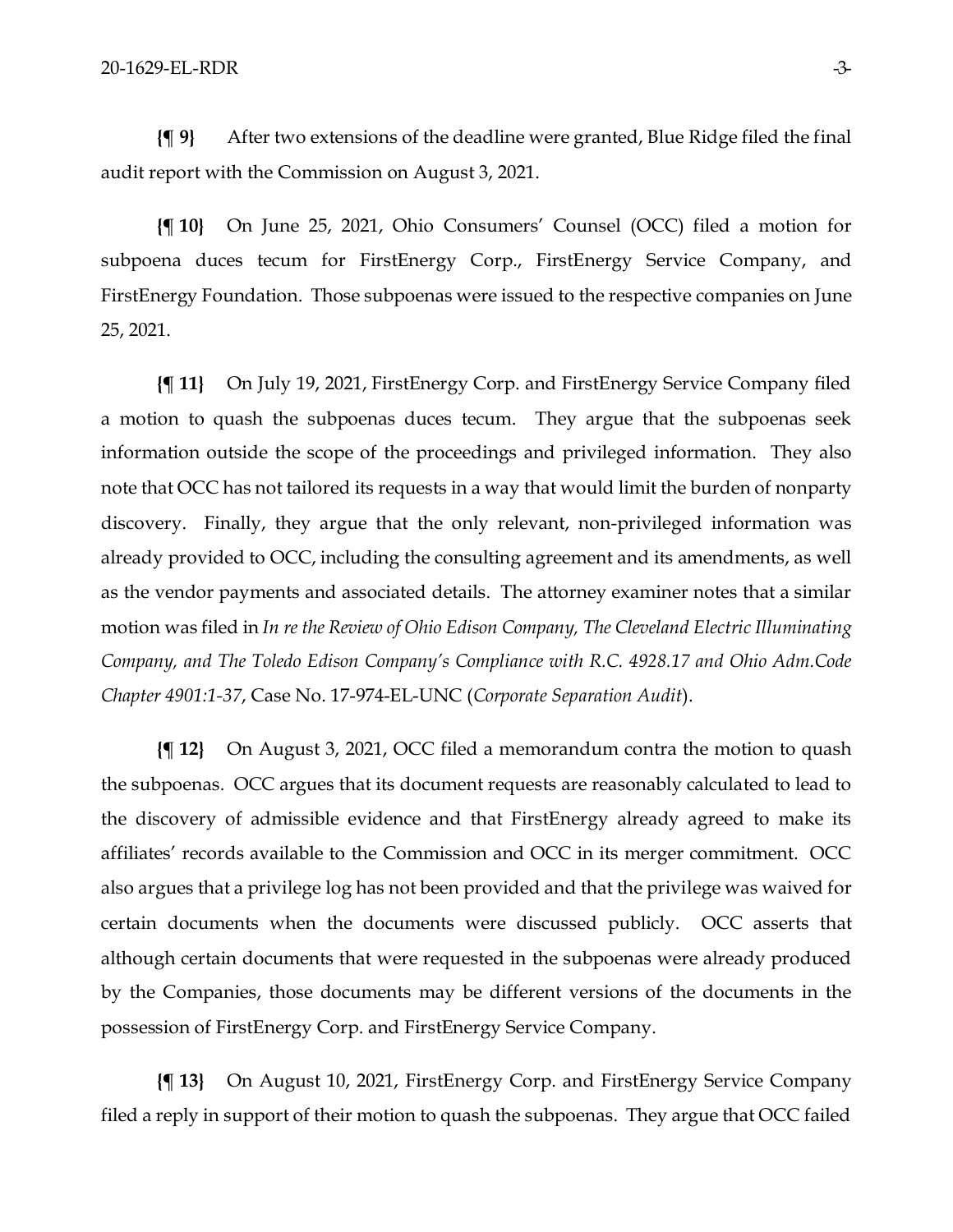to address in its memorandum contra the significant burden imposed by the subpoenas. They also reaffirm their arguments as to privilege and that the subpoenas are moot as to the documents already produced.

**{¶ 14}** On August 26, 2021, OCC filed a motion to compel the Companies to answer discovery requests as to its second and third sets of discovery.

**{¶ 15}** On August 27, 2021, a prehearing conference was scheduled for September 14, 2021, at 10:00 a.m., at the offices of the Commission, Hearing Room 11-A, 180 E. Broad Street, Columbus, Ohio 43215.

**{¶ 16}** At this time, the attorney examiner finds it appropriate to convert the prehearing conference scheduled in this matter from an in-person conference to a Webex conference. Accordingly, the prehearing conference shall be held remotely, via Webex, on September 14, 2021, at 10:00 a.m. ET. Instructions for participation in the prehearing conference shall be emailed to the parties. Anyone interested in observing the prehearing conference as a nonparty can access the prehearing using the link [https://bit.ly/17-974-](https://gcc02.safelinks.protection.outlook.com/?url=https%3A%2F%2Fbit.ly%2F17-974-PHC2&data=04%7C01%7CJacqueline.St.John%40puco.ohio.gov%7Cdb5fc9fd7d95428830da08d96e0a8c94%7C50f8fcc494d84f0784eb36ed57c7c8a2%7C0%7C0%7C637661813843971260%7CUnknown%7CTWFpbGZsb3d8eyJWIjoiMC4wLjAwMDAiLCJQIjoiV2luMzIiLCJBTiI6Ik1haWwiLCJXVCI6Mn0%3D%7C1000&sdata=%2BmXNqBCaLPbxyV6%2F6hFIGv9jHRavfRuStVUxSdPa2zY%3D&reserved=0) [PHC2,](https://gcc02.safelinks.protection.outlook.com/?url=https%3A%2F%2Fbit.ly%2F17-974-PHC2&data=04%7C01%7CJacqueline.St.John%40puco.ohio.gov%7Cdb5fc9fd7d95428830da08d96e0a8c94%7C50f8fcc494d84f0784eb36ed57c7c8a2%7C0%7C0%7C637661813843971260%7CUnknown%7CTWFpbGZsb3d8eyJWIjoiMC4wLjAwMDAiLCJQIjoiV2luMzIiLCJBTiI6Ik1haWwiLCJXVCI6Mn0%3D%7C1000&sdata=%2BmXNqBCaLPbxyV6%2F6hFIGv9jHRavfRuStVUxSdPa2zY%3D&reserved=0) and entering the password PUCO, or by calling 1-408-418-9388, and entering code 179 633 8453. For administrative convenience, the prehearing conference will be held concurrently with a prehearing conference in the *Corporate Separation Audit,* but the attorney examiner notes that these cases have not been consolidated.

**{¶ 17}** It is, therefore,

**{¶ 18}** ORDERED, That the prehearing conference be converted to a virtual conference in accordance with Paragraph 16. It is, further,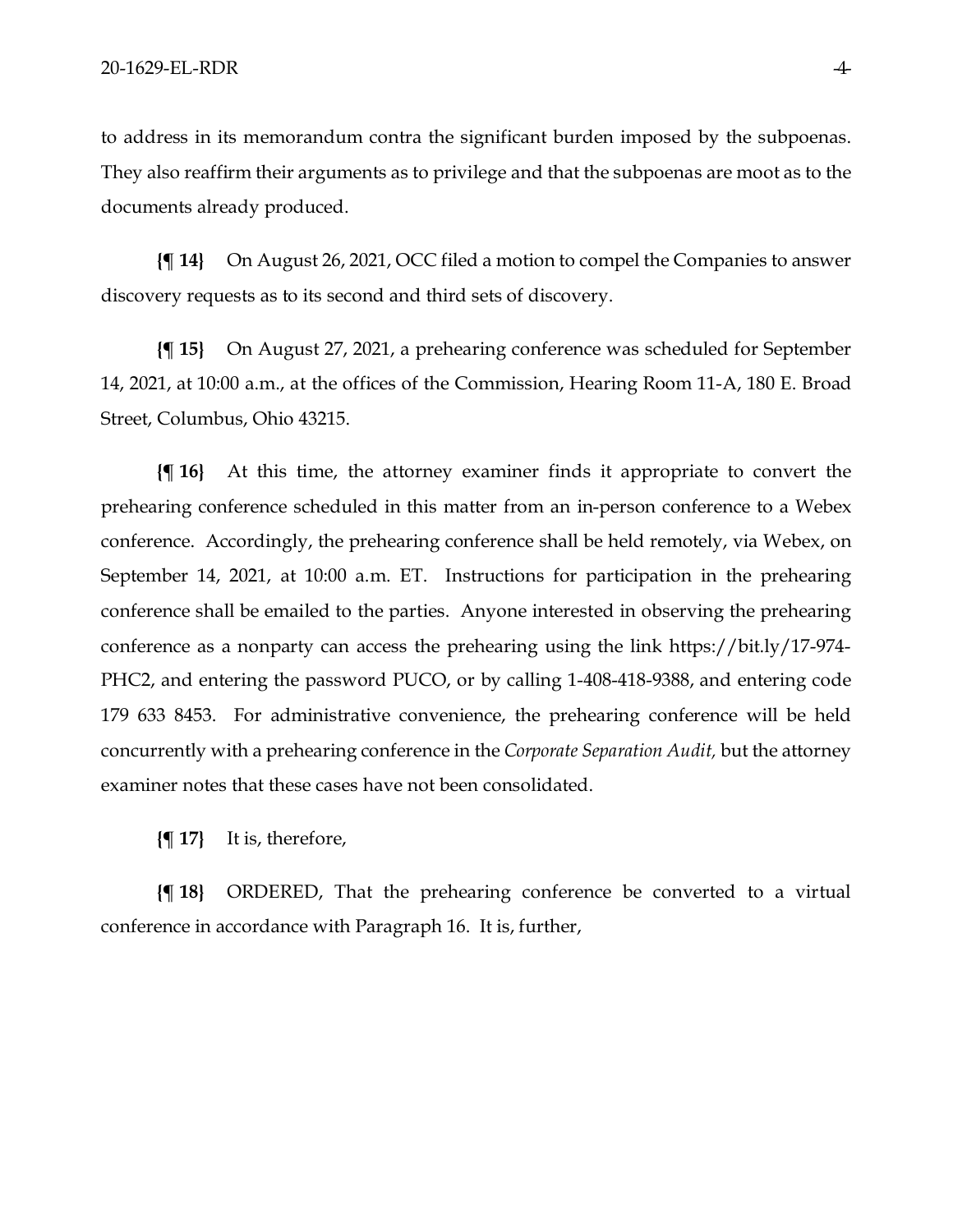**{¶ 19}** ORDERED, That a copy of this Entry be served upon all parties of record.

## THE PUBLIC UTILITIES COMMISSION OF OHIO

*/s/ Jacky Werman St. John*

By: Jacky Werman St. John Attorney Examiner

SJP/kck